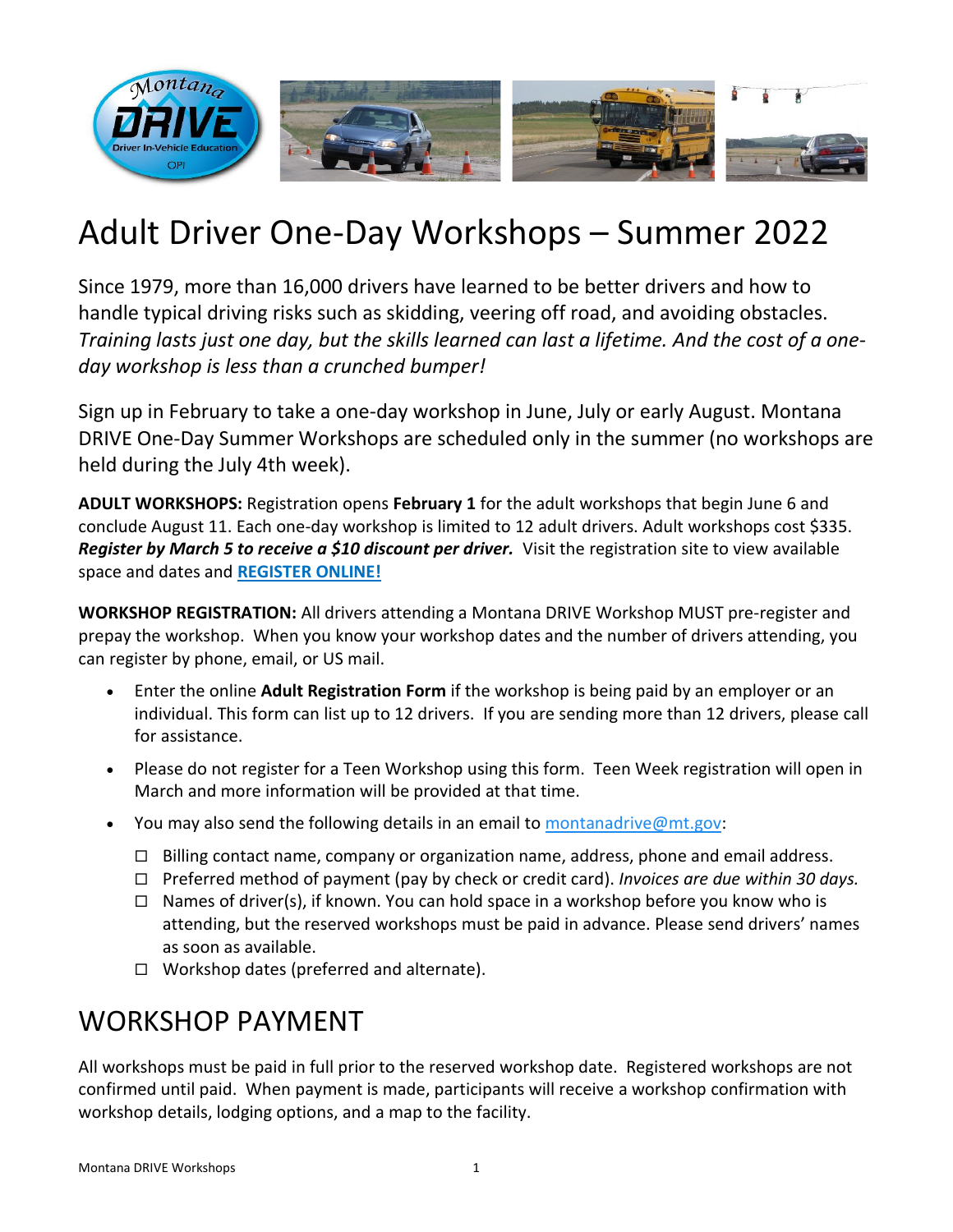**EARLY REGISTRATION DISCOUNT:** Register by **March 5** and we will apply a \$10 discount per driver.

**ONLINE:** Visit **[MontanaDRIVE.mt.gov](http://montanadrive.mt.gov/)** to view available space and dates and **[REGISTER ONLINE!](http://opi.mt.gov/Families-Students/Family-Student-Support/Driver-Education/Montana-DRIVE-Workshops/Montana-DRIVE-Workshops-Registration)**

**BY MAIL:** Download the [registration form](http://opi.mt.gov/Portals/182/Page%20Files/Driver%20Education/Montana%20DRIVE%20Workshops/2021-MontanaDRIVE-Adult-Registration-Form.pdf?ver=2021-02-05-205702-183) and send by mail and we will bill you. Mail registration form to **OPI-Montana DRIVE, PO Box 202501, Helena, MT 59620**

**BY E-MAIL:** To register via e-mail, provide all the required information listed above and e-mail to [MontanaDRIVE@mt.gov](mailto:MontanaDRIVE@mt.gov) or scan the completed registration form and attach to your email. We will reserve the workshop date and bill you for the amount due (payable within 30 days).

**BY PHONE:** Feel free to call the Helena office at (406) 444-4432 with questions and to register.

**STATE OF MONTANA EMPLOYEES:** Please include the name, phone and email address of your agency's billing contact so we can arrange payment via **InterUnit Journal (IUJ).** If you work for a large agency, **please** coordinate registration with your safety supervisor or department manager.

**CREDIT CARD:** You can pay via credit card (VISA and MasterCard only), by check, money order or State of Montana InterUnit Journal (IUJ). When you register, we will ask for your payment preference. When the invoice is emailed to you, we will provide the link to a secure payment site and a \$1.00 fee will apply.

**CANCELLATIONS AND REFUNDS: Please help us eliminate "no shows."** We train only 12 drivers per workshop day and want to keep them filled. Notify our office **as soon as possible** if you need to reschedule the workshop date, change drivers, or cancel a workshop.

With advance notice of a cancellation, we will give full refunds. NO-SHOWS will NOT be refunded. If you pay by check and request a refund, we will need a W9 form so the OPI can create a vendor account for you. If you pay by credit card, we will issue a credit card refund.

## Professional Development Credits

Some professions recognize this workshop for professional development requirements. Consult with your profession's state office to verify if they will credit this workshop.

**Renewal Units:** Teachers can obtain 9 renewal units for licensure renewal upon successful completion of the One-Day Workshop.

**College Credit:** One semester of graduate or undergraduate credit can be earned through Montana State University-Northern (MSUN) for a fee of \$150 payable to MSUN. In addition to the One-Day Workshop, to earn one college credit, the driver must return the next day to student-teach an exercise and write and submit a short paper. **Please indicate your wish for college credit when you register so we can schedule the second day.**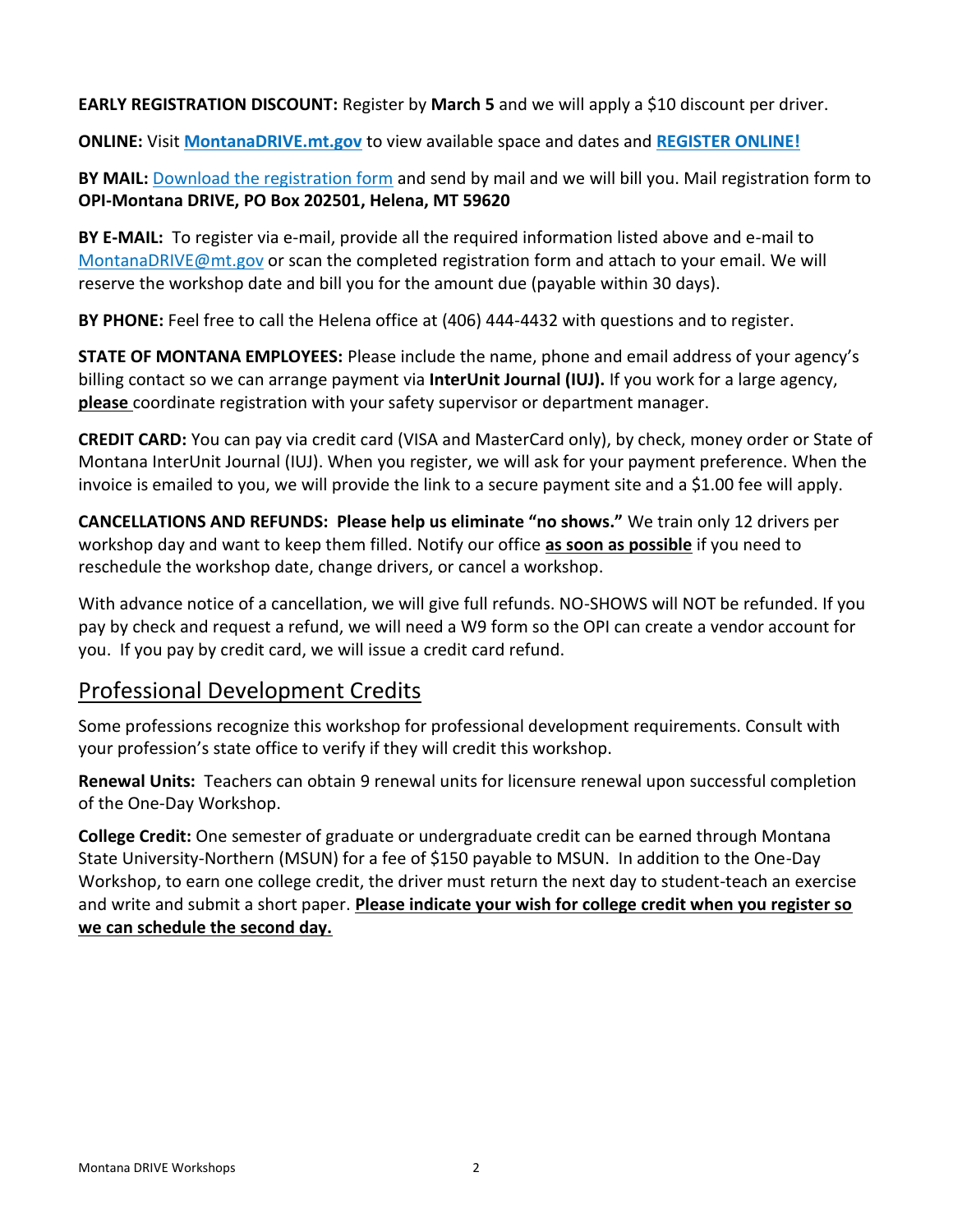## GETTING READY FOR YOUR WORKSHOP

- Make sure your workshop is paid in full and you have received and reviewed your workshop confirmation.
- If you have any questions, changes or cancellations, contact **Patti** at **406-444-4432** or email [montanadrive@mt.gov.](mailto:montanadrive@mt.gov)

### Before you leave for Lewistown:

- **Make sure you are rested, alert, and arrive on time.** Please arrive by 7:45 a.m. for check-in. Workshop starts at 8:00 a.m. sharp and will end by 5:00 p.m.
- **Bring your own lunch.** You will have only 30 minutes for a lunch break and will not have time to leave the facility for lunch. There is a refrigerator and microwave oven for participant use. Drinking water is also provided.
- **Make your own overnight accommodations**. Refer to the lodging and camping facilities listed below. If you must travel more than one hour to arrive in Lewistown, it is recommended that you stay overnight.
- **Dress casually and wear comfortable clothes and good shoes**. You will be spending a lot of time in and out of a variety of motor vehicles. Sandals and flip-flops are discouraged because of safety reasons.
- **Do not bring dependents or pets.** You will not have time to care for them properly, and your personal vehicle is not an appropriate place for them to spend the day.

### Lodging and Camping in Lewistown, Montana

#### **[Super 8](https://www.wyndhamhotels.com/super-8/lewistown-montana/super-8-lewistown/overview)**

102 Wendell 406-538-2581 / 800-800-8000

#### **[Yogo Inn](https://yogoinn.com/)** 211 E Main 406-535-8721 / 800-860-9646

#### **[The Calvert Hotel](http://www.thecalverthotel.com/)**

216 7th Ave. South 406-535-5411 / 877-371-5411

#### **[B&B Motel](https://b-bmotel.com/)**

520 E Main 406-535-5496 / 877-538-3563

#### **[Mountain Acres Campground](https://www.enjoylewistown.com/mountain-acres-rv-campground)**

103 Rocklyn 406.538.7591

Montana DRIVE Workshops 3 For other lodging options and links to websites, visit the [Montana Official State Travel Site.](http://www.visitmt.com/search.html?search=lewistown,+mt)